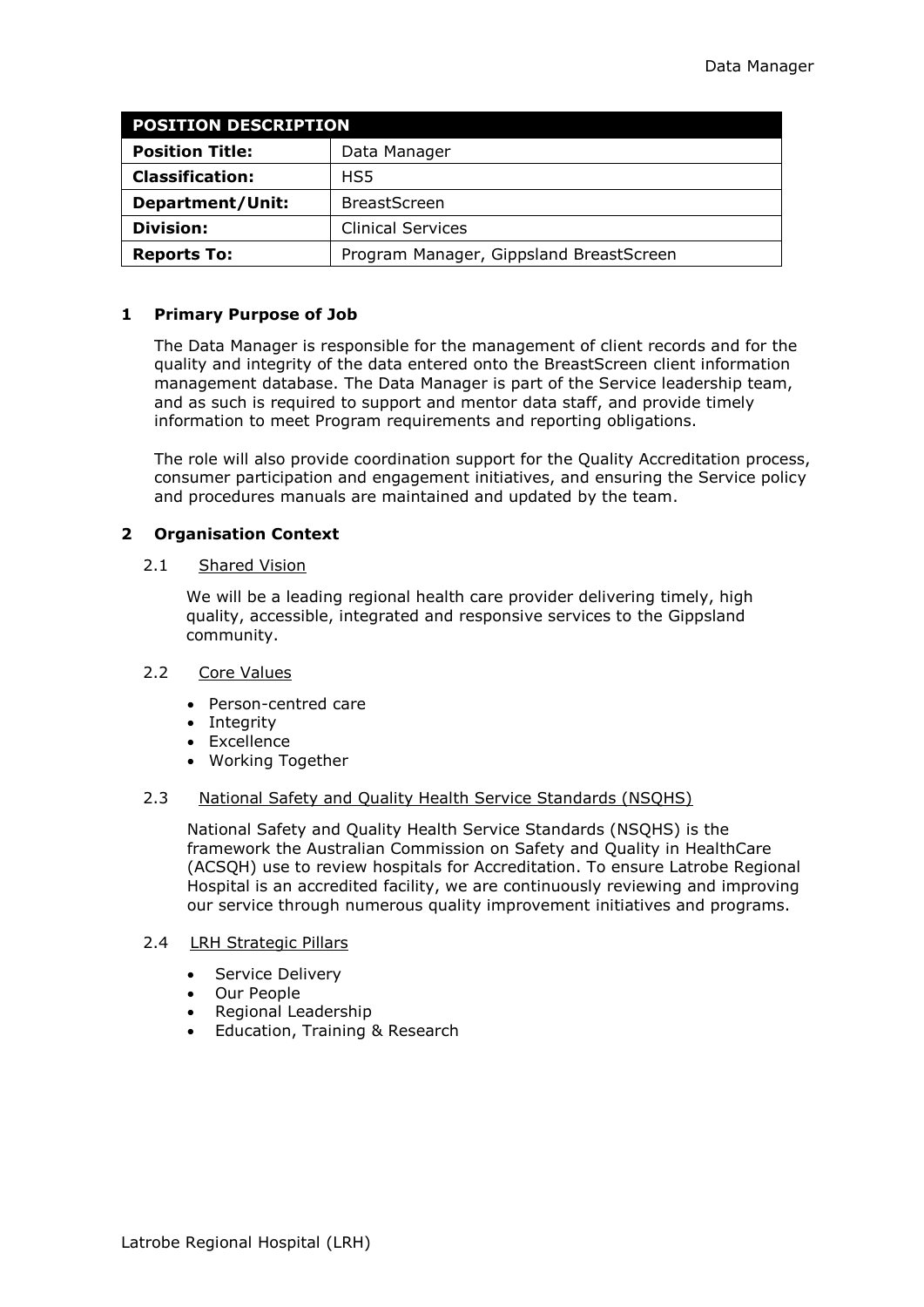## 2.5 Diversity & Inclusivity Statement and Child Safe Standards

Latrobe Regional Hospital values our community's diversity. We are committed to providing an inclusive, welcoming and safe service and workplace for everyone who engages with our organisation regardless of race, culture, religion, sexuality, gender identity, age or ability.

LRH is a child friendly and child safe hospital with zero tolerance for child abuse or harm of any kind. This includes Aboriginal or Torres Strait Islander children, culturally and linguistically diverse children and children with disabilities.

LRH has policies and protocols in place in line with the Victorian Child Safe Standards to ensure the safety and wellbeing of both paediatric patients and paediatric visitors.

## 2.6 Structure

The Data Manager reports to the Program Manager of Gippsland BreastScreen.



## 2.7 Liaison

### *External:*

- BreastScreen clients
- BreastScreen Victoria
- BreastScreen RAS Data Managers
- Other BreastScreen Reading and Assessment Services
- General Practitioners
- Regional and metro health service staff
- I MED Gippsland Radiologists and Radiographers
- Screening Service Program sites
- Community members
- Pathology Services
- Radiology Services
- LRH Department staff, including ICT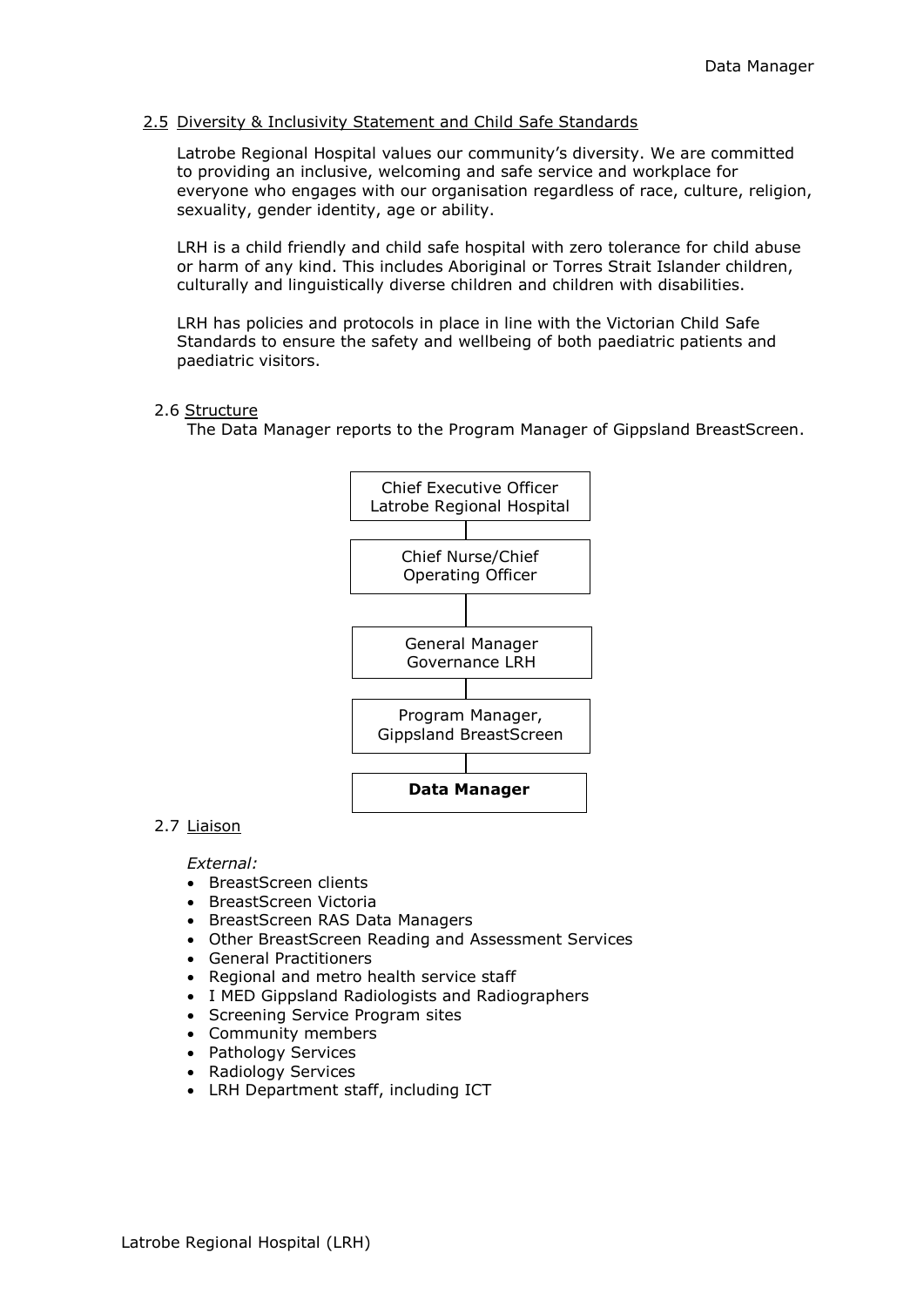*Internal:* 

- Data Staff
- Nursing staff
- Radiographers
- Radiologists
- Surgeons
- Program Manager

### **3 Resource Management**

- 3.1 Total Staff Management (FTE)
	- 2.2 EFT, plus casual staff
- 3.2 Annual Operating Expenditure
	- $\bullet$  N/A
- 3.3 Personal Responsibilities
	- Compliance with Occupational Health & Safety Regulations
	- Compliance with legislative requirements
	- Complete mandatory training annually
	- Participate in annual performance appraisal
	- Support the delivery of high quality and safe patient care
	- Awareness and engagement in continuous improvement initiatives
	- Support cultural awareness, diversity and inclusiveness

## **4 Qualifications/Experience**

### 4.1 Mandatory

- Knowledge of healthcare information management systems.
- Experience with computerised data bases or health records systems including the ability to work in a Windows environment using Excel, PowerPoint, Word and Outlook.
- Skilled in the use of statistical analysis packages for the preparation and presentation of statistical and other reports.
- Holds appropriate qualifications in Health Information Management or other relevant disciplines.
- Holds a current Victorian Driver's Licence.

### 4.2 Desirable

- Experience working in a quality assurance environment.
- Experience in staff supervision, training and mentoring.

## **5 Key Selection Criteria**

- 5.1 Key Competencies
	- Demonstrated ability to work effectively within a team and provide effective leadership and support to the data team.
	- Commitment to customer service and quality improvement.
	- Ability to work independently with minimal supervision.
	- Good organisational skills and time management abilities.
	- Highly developed analytical and abstract reasoning skills.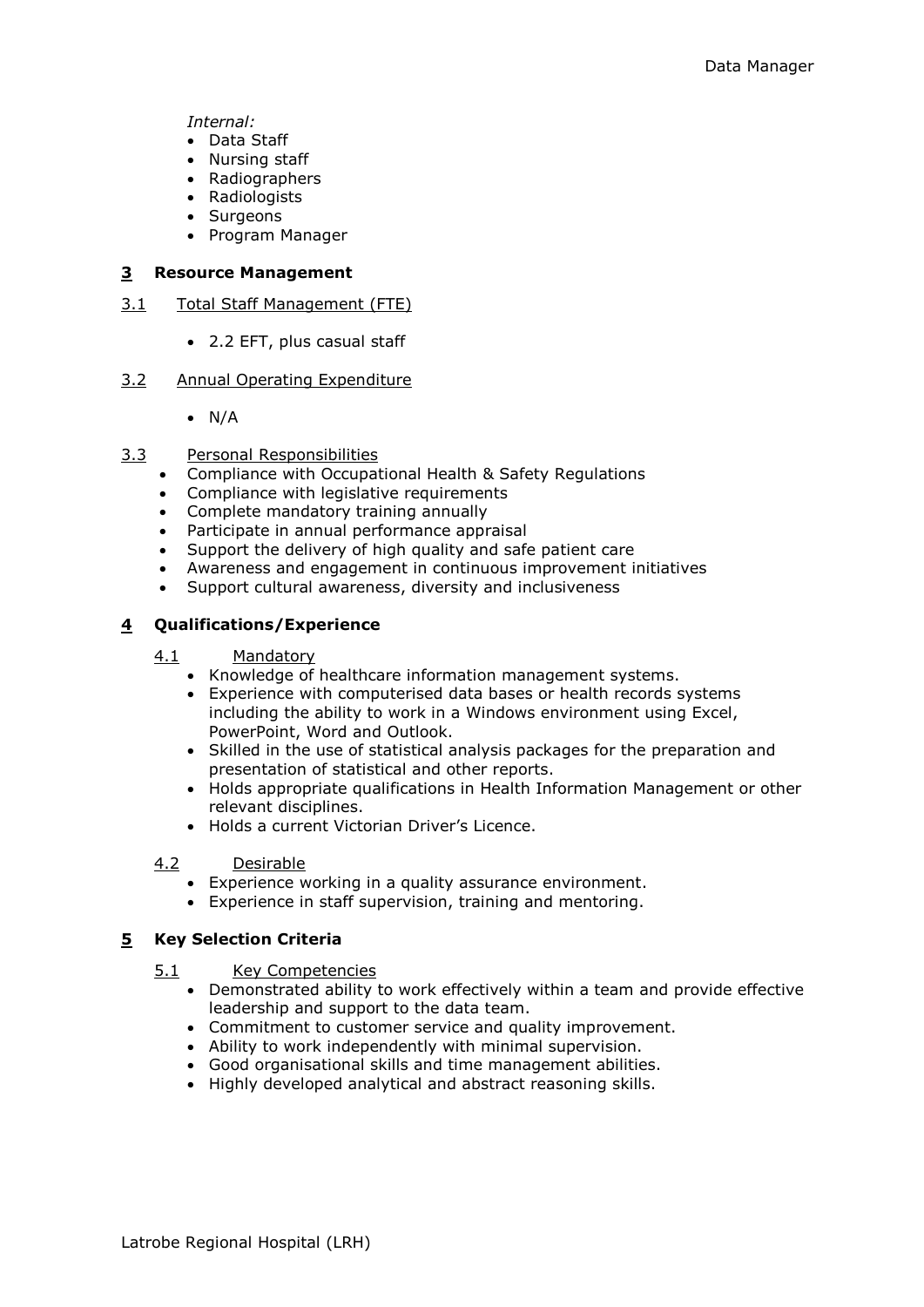### 5.2 Personal Attributes

- Excellent interpersonal skills with the demonstrated ability of communicating effectively with individuals at all levels of seniority, understanding and anxiety.
- Ability to be resourceful, work flexibly and problem solve to meet the unique needs of the service.
- Interest in women's health.
- Willingness to undertake appropriate further education / professional development appropriate to the role.
- Commitment to respecting the rights of clients with regard to the privacy and confidentiality of information.

## **6 Other Attributes Required**

 Some flexibility in working hours within a Monday to Friday working week and to flex up in hours to meet the demands of the Service.

## **7 Duties/Responsibilities**

### 7.1 Management and maintenance of Gippsland BreastScreen data

### *Activities include:*

- Oversee the collection, entry and integrity of data.
- Manage the client filing system, including converting client hardcopy files into electronic files, the archiving of older files, volume production, and the completion of file audits and file culling.
- Develop and revise policies and procedures for the control, use, retrieval and confidentiality of data.
- Ensure exception reporting analysis and response is completed to ensure data accuracy, currency and integrity
- Train program staff in the use of the policies and procedures and ensuring that these procedures are implemented.

### 7.2 Staff Supervision and Training

### *Activities include:*

- Provide line-management supervision and support to the data team
- Provide induction, orientation and training for new data staff, and advanced training for established staff
- Ensure each data staff member completes an annual performance appraisal
- Train all data staff in new/reviewed relevant policies and procedures
- Provide general leadership and support to the Service team

### 7.3 Oversee the collection and entry of external data

# *Activities include:*

- Oversee the collection and entry of data relating to women assessed outside the program.
- Oversee the collection and entry of data relating to the treatment and management of women with a positive diagnosis.
- Oversee the collection and entry of data relating to interval cancers and provide data to clinicians.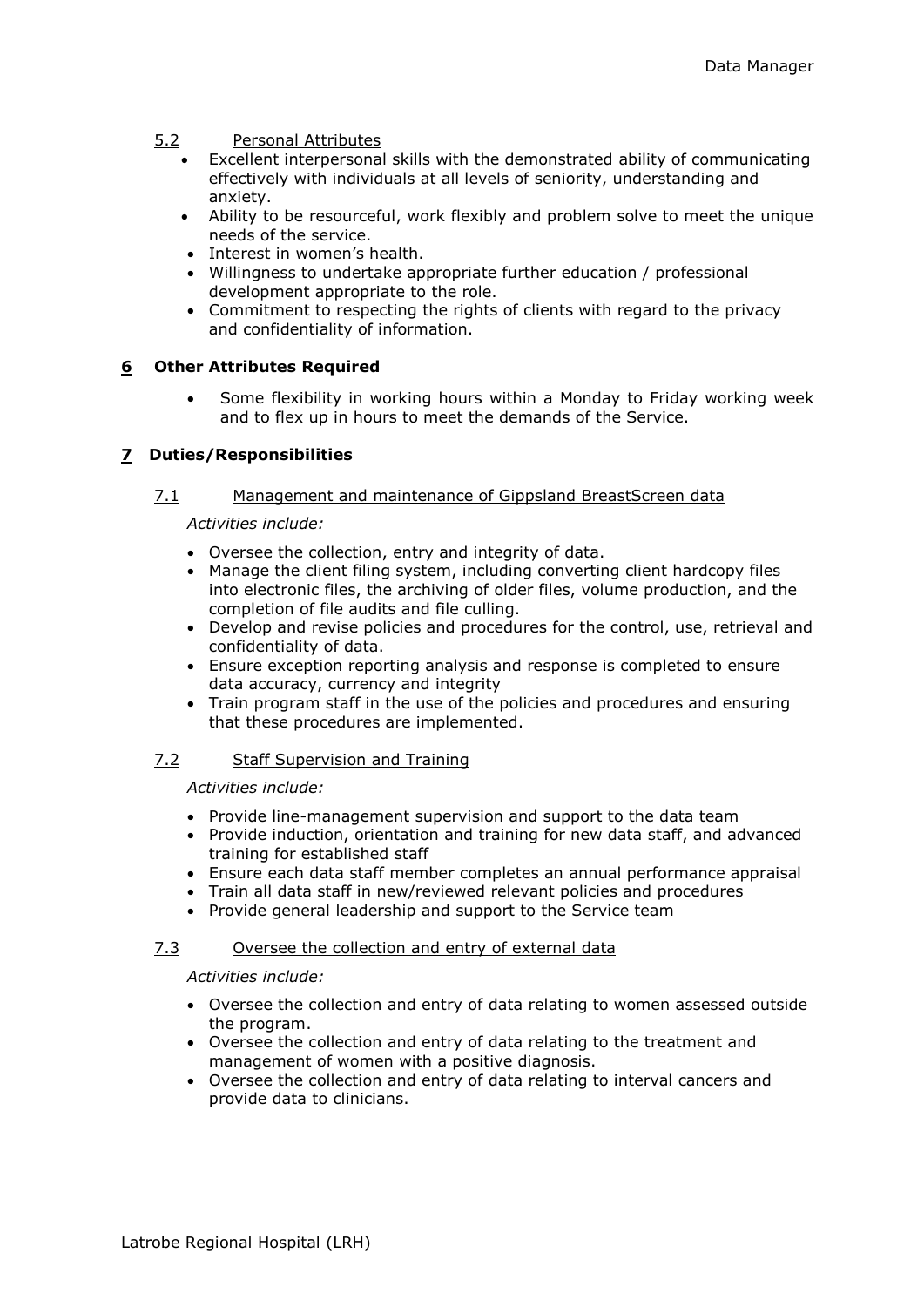### 7.4 Production and analysis of reports to meet the medical, administrative, ethical, legal and quality assurance requirements of the program

## *Activities include:*

- Develop an understanding of the national BreastScreen quality standards.
- Preparation of regular reports.
- Preparation of ad hoc reports.
- Prepare data reports for service meetings, including Radiologist, Radiographer, multidisciplinary team, Service Quality Committee, and other meetings as required.

## 7.5 Review and oversee a data quality assurance program

*Activities include:*

- OA of data entry.
- OA of film loading.
- OA of other tasks.
- Train and support data and other staff (including nursing team) regarding QA requirements and standards.

## 7.6 Coordinate client recruitment, participation and consumer engagement strategies with BreastScreen Victoria

*Activities include:*

- $\circ$  Coordinate targeted client recruitment strategies with BreastScreen Victoria, in particular for special need and unscreened groups as per the NAS
- $\circ$  Engage consumers to provide input into the planning, design, delivery and continual improvement of the service.
- o Undertake consumer recruitment, retention, succession planning
- $\circ$  Facilitate relevant training for consumers to effectively engage with the Service
- $\circ$  Ensure integration of client centred practices is embedded Service wide from governance to frontline service delivery, including the development of relevant consumer involvement policies and procedures

## 7.7 Coordinate Service Quality Accreditation requirements

### *Activities include:*

- In collaboration with the BSV Quality and Accreditation Manager, coordinate the cyclical accreditation requirements with the Service team as per the BreastScreen Australia National Accreditation Standards program. This includes the annual monitoring requirements and the four yearly Application for Accreditation requirements, which involves the surveyor visit
- Complete the Annual Data Report, including the preparation of statistical information, provision of analysis regarding areas of poor performance, and to respond to queries from the BSV - State Quality Committee & staff.

### 7.8 Service Governance and Coordination Support

*Activities include:*

- $\circ$  Maintain the Service Policy and Procedure manual to ensure it is up to date, formatted, and accessible
- o Manage the scheduling of policy and procedure reviews
- $\circ$  Communicate policy and procedure review/updates for Service staff at RAS and SSPs
- $\circ$  Assist with the education and training of service staff in relation to policies and procedures